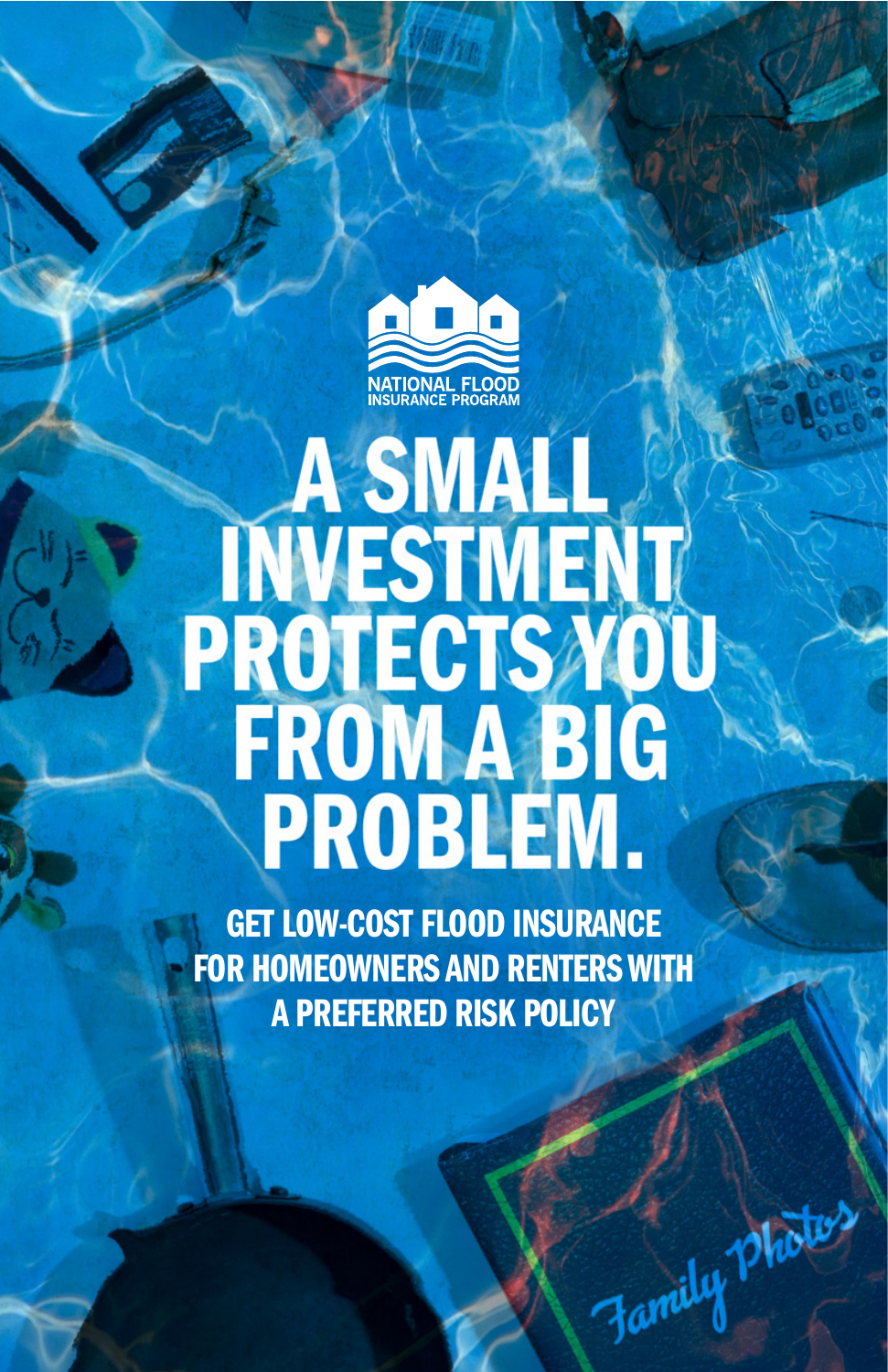### Protect What Matters

Without flood insurance, most residents have to pay out of pocket or take out loans to repair and replace damaged items. Flood insurance reduces the financial burden of a flood event, and makes it easier to make your house a home again.



Most homeowners insurance doesn't cover flood damage.



Most homes in moderate and low-risk areas qualify for the National Flood Insurance Program's (NFIP) Preferred Risk Policy (PRP).



PRPs offer the same quality of coverage as a Standard Flood Insurance Policy and can cover your home and its contents.



PRPs are available in most communities across the country, wherever flood insurance is available to homeowners and renters.

### Did You Know?

If you live in an area with low or moderate flood risk, you are 5 times more likely to experience flood than a fire in your home over the next 30 years.

> The average cost of a PRP is approximately \$395 per year.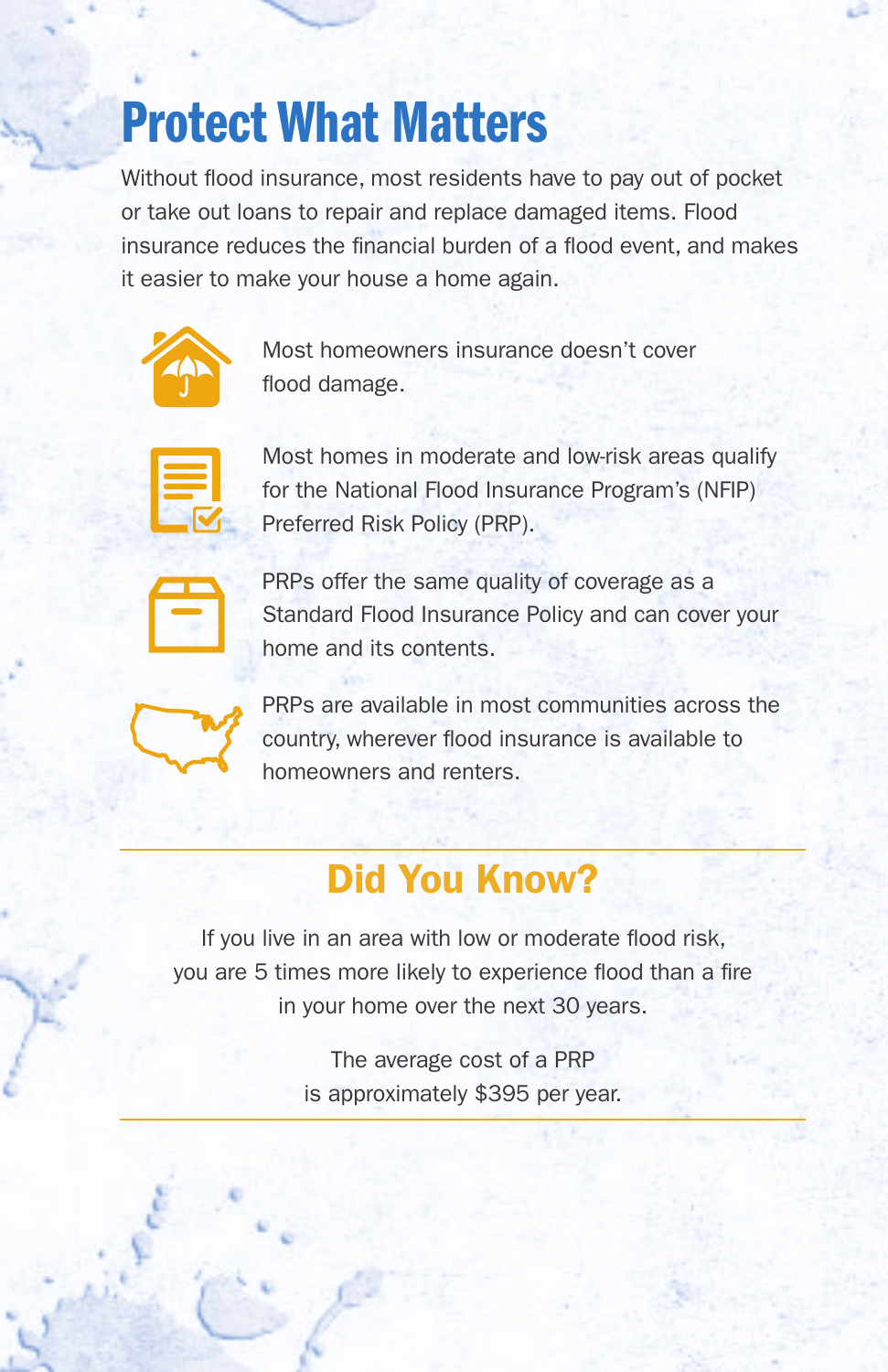## Flood Risk is Real

Every year, thousands of homeowners and renters experience devastating flooding events, even though they don't live near a river or coastline. In fact, floods are the leading natural disaster in the United States and it only takes a few inches of water to cause tens of thousands of dollars in property damage.

Despite the risk, only a fraction of residents protect themselves against the cost of flooding by purchasing flood insurance.

## Get Flood Insurance Today

There are nearly 80 insurance companies that sell PRPs through the NFIP, all for the same low price. It's never too soon to contact an insurance agent. And remember, flood insurance typically goes into effect 30 days after your purchase.

# About NFIP

The NFIP aims to reduce the impact of flooding on individuals and communities across the country. It does so by providing flood insurance to property owners like you—who live in communities that adopt and enforce floodplain management standards. These efforts reduce the costs and adverse consequences associated with flooding and help families recover more quickly.

For more information about PRPs, call 1-800-427-4661 or contact your insurance agent.